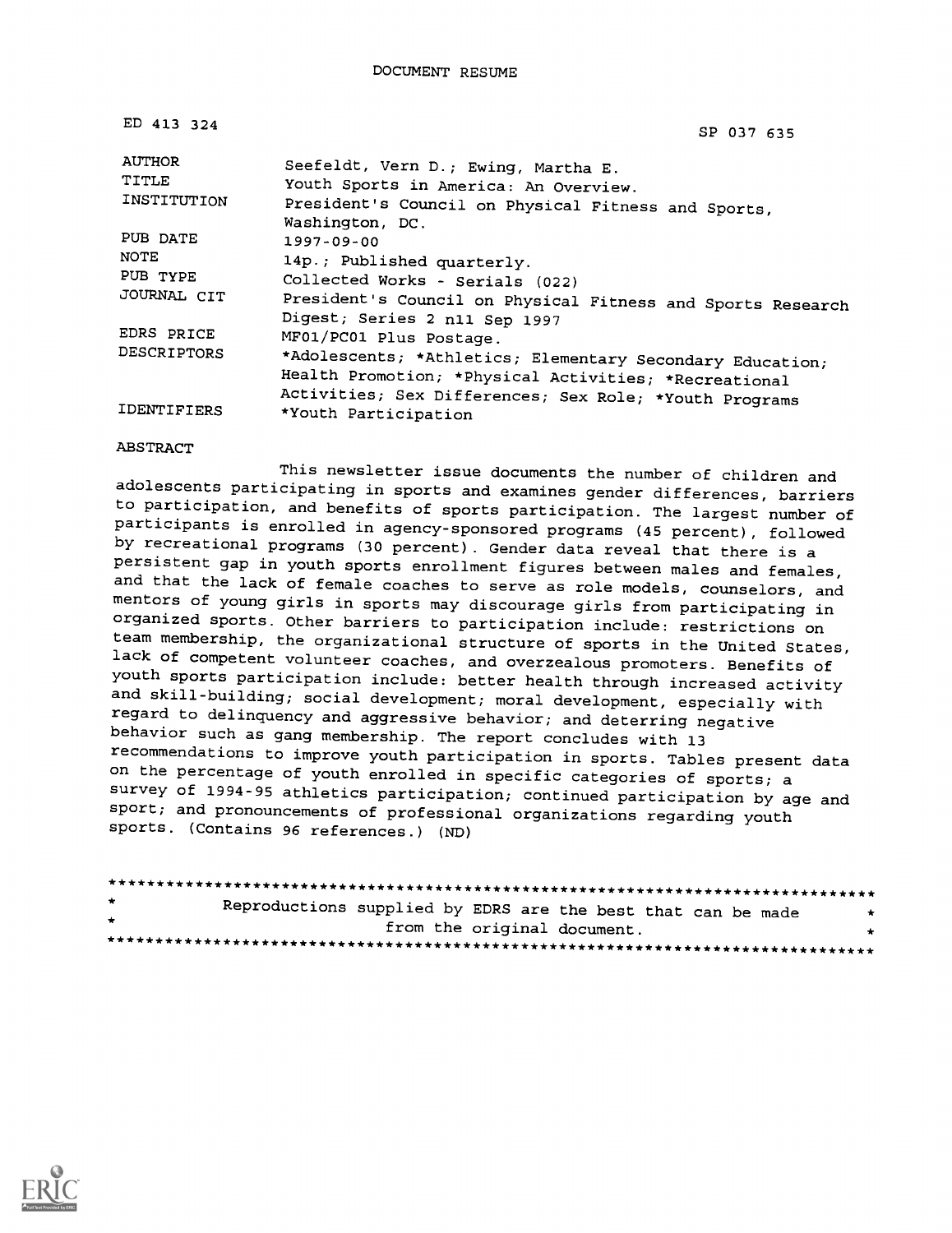$\mathbf{I}$ 

Ť

## YOUTH SPORTS IN AMERICA: AN OVERVIEW

 $\mathbf{L}^{\pm}$ 

 $\sim$ 

## President's Council on Physical Fitness and Sports

#### RESEARCH DIGEST

Series 2, No. 11

September 1997

U.S. DEPARTMENT OF EDUCATION Office of Educational Research and Improvement EDUCATIONAL RESOURCES INFORMATION CENTER (ERIC)

O This document has been reproduced as received from the person or organization originating it

O Minor changes have been made to improve reproduction Quality

Points of view or opinions stated in this docu-<br>ment ido inot inecessarily represent official<br>OERI Position or policy

President's Council on Physical Fitness and Sports HHH Building, Room 738H 200 Independence Avenue, S.W. Washington, DC 20201

 $\sim$  $\infty$  contracts the contract of  $\infty$ 

BEST COPY AVAILABLE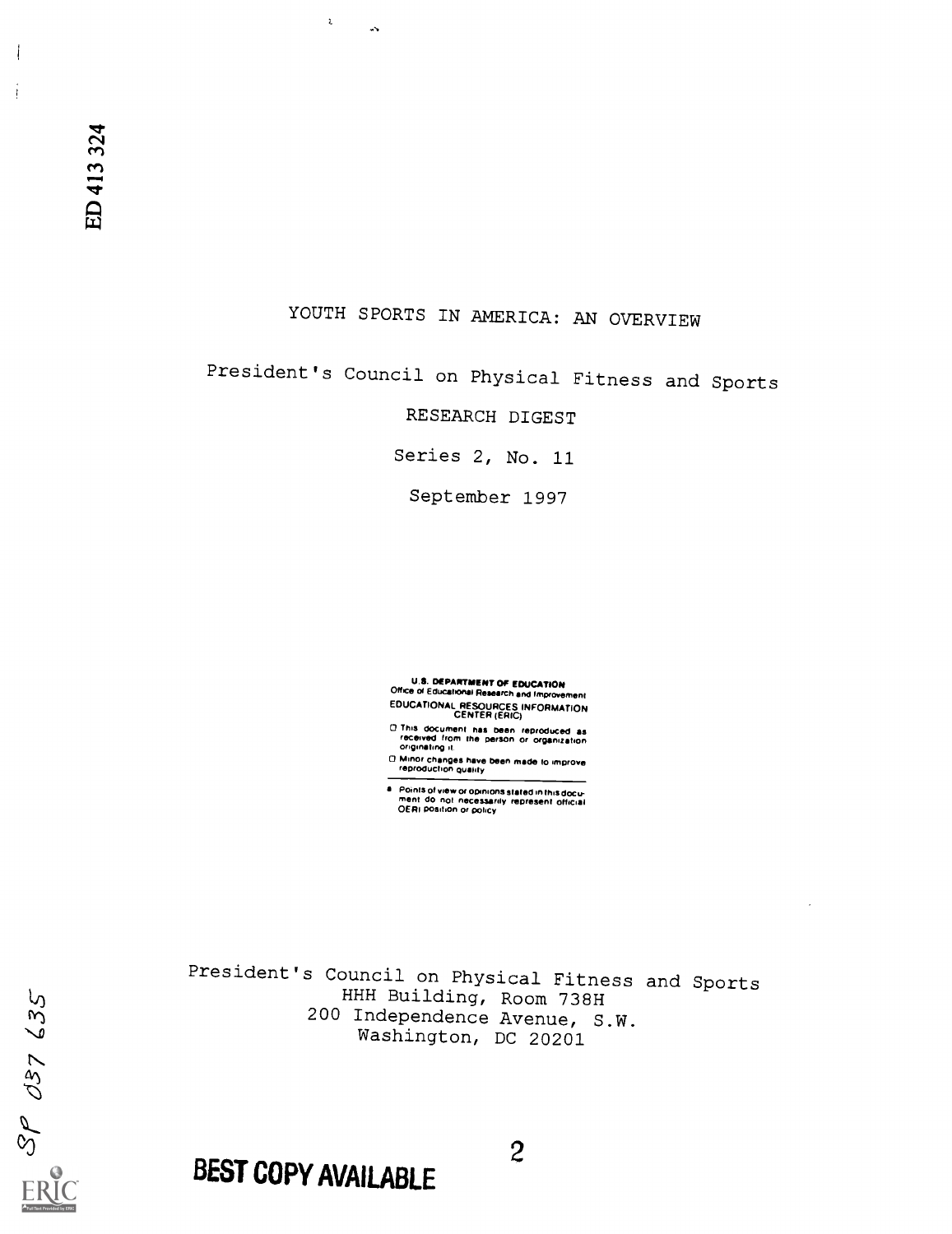

## An Overview

## Introduction

Participation in organized sports has become a common rite of childhood in the United States. In the early part of the twentieth century, agencies began sponsoring sports and recreational activities to provide wholesome leisure-time pursuits, initially designed to keep boys out of trouble. Schools sponsored intramural sports programs to provide instruction in sports skills, plus an opportunity to engage in controlled, competitive activities. Although educators, parents, child welfare workers and leaders of agency-sponsored sports programs do not always agree about the benefits and the objectives of youth sports programs, the notion of providing wholesome, character-building activities to occupy the leisure time of children and youth, to enable them to make the transition from childhood to adulthood (Berryman, 1996), has become an accepted view.

Prior to 1954, most of the organized sports experiences for children and youth occurred within social agencies such as the YMCAs/YWCAs, Boys and Girls Clubs, and Boy Scouts and Girl Scouts (LeUnes & Nation, 1989). Since 1954, the opportunities for youth to participate in sports have moved from social agencies and activities organized by the youth themselves to adult-organized programs. This movement towards adult-organized sports activities for youth was associated with the advent of Little League Baseball by Carl Statz in 1954 (Hale, 1956) with approximately 70,000 participants (Skubic, 1955). By 1989, there were 2.5 million children, aged eight to twelve, playing baseball on more than 42,000 teams in 28 countries.

While the number of youth involved in organized sports programs is impressive, the opportunities to engage in sports programs are unequal across genders and social classes. Greater opportunities exist among the children who grow up in middle and upper classes where resources enable adults to sponsor, organize, and administer programs for their children (Ponessa, 1992).

The rise of organized sports opportunities for girls has increased dramatically since the passage of Title IX in 1972. Although still fewer in overall participation. the number of female participants continues to rise as variables such as



opportunity for involvement, valuing of sports as part of total development and overall fitness for girls and women has increased.

The association between the involvement of children and youth in organized sports and their health and academic achievements are placed in perspective by a brief overview of youth sports in America, the characteristics of current youth sports programs and an account of the participation and attrition patterns in sports programs of American youth. The paper concludes with recommendations regarding the sponsorship and implementation of youth sports programs so that more children and youth are able to benefit from the programs' ultimate potential.

## Participation in Organized Youth Sports in America

## Types of Youth Sports Programs

The term *youth sports* in American culture has been applied to any of the various athletic programs that provide a systematic sequence of practices and contests for children and youth (Seefeldt, Ewing, & Walk, 1991). In reality, these sports experiences differ greatly in competitive level, length of season, cost to competitors, qualifications of coaches and officials, and skill levels of athletes. For the purpose of this paper, six categories of youth sports programs have been

## BEST COPY AVAILARLE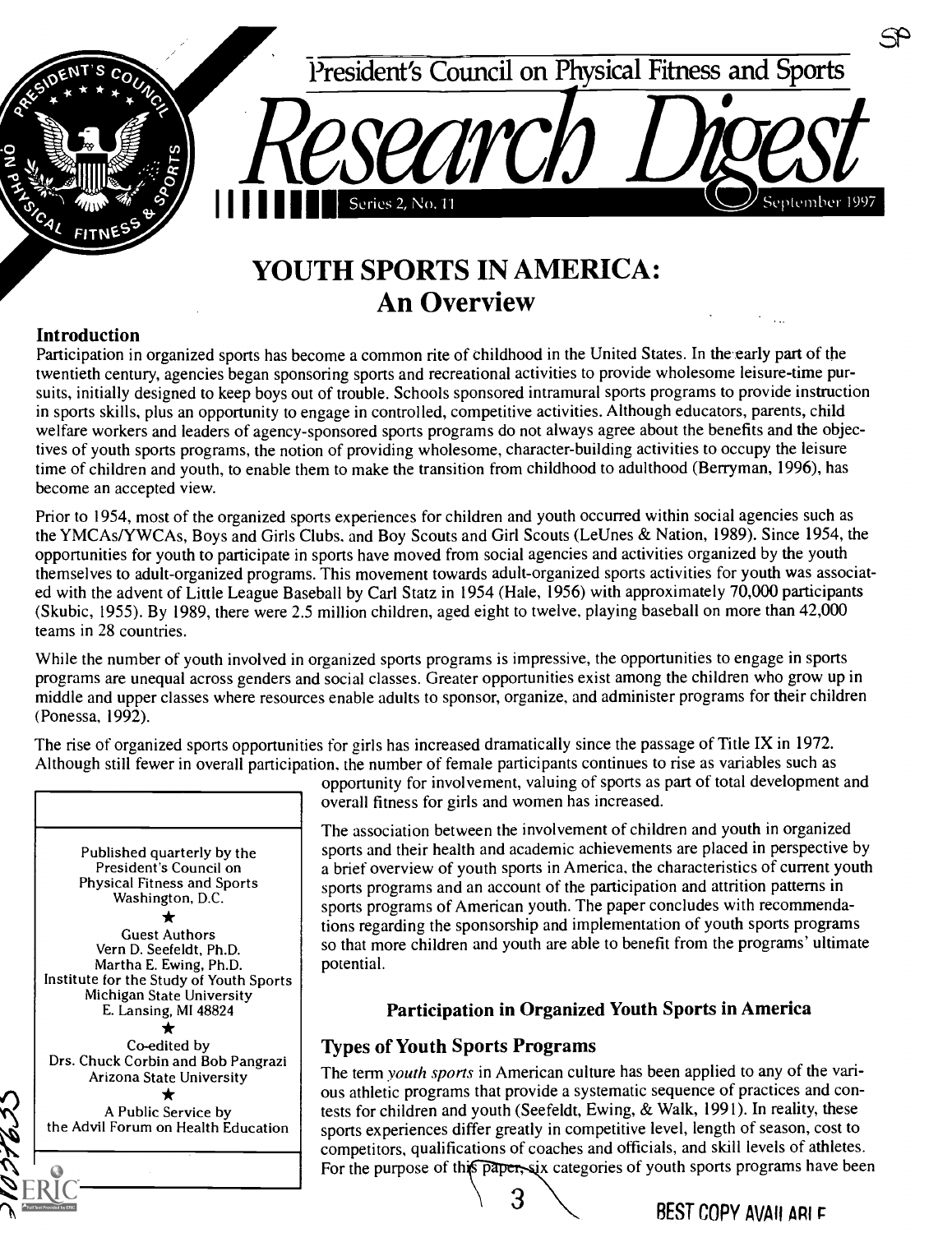defined: namely, agency-sponsored programs, national youth service organizations, club sports, recreation programs, intramural programs and interscholastic programs. Of these six categories, four are communitybased and two are conducted within the schools.

Brief definitions of the various categories of youth sports are described under the category descriptions in Table 1. Also displayed in Table 1 are the estimated percent and number of participants in each of the six categories. Note that by far the largest percent of participants are enrolled in agency-sponsored programs (45%), followed by enrollees in recreational programs (30%). These two categories of involvement also represent the fastest growing segments of the youth sports scene.

the participation of a higher proportion of the potential enrollees. Quite likely, each of these possibilities has contributed to the greater involvement of youth in agency-sponsored sports programs.

#### Gender Equity in Youth Sports

Among the many forms of sexism in sports, perhaps the most pervasive and devastating is the lack of equal opportunities for girls to compete in programs similar to those offered for boys. Despite the tremendous gains in sports participation made by girls and women during the last 30 years, there is still a persistent gap in the enrollment figures between males and females. Data at the interscholastic level (see Table 2) indicate that the total

| <b>Category of Activity</b>                                                                      | <b>Percent of All</b><br><b>Eligible Enrollees</b> <sup>(a)</sup> | Approximate<br>N of Participants |
|--------------------------------------------------------------------------------------------------|-------------------------------------------------------------------|----------------------------------|
| <b>Agency-Sponsored Sports</b><br>(i.e., Little League Baseball, Pop Warner Football)            | 45                                                                | 22,0000.000                      |
| <b>Club Sports</b><br>(i.e., pay for services, as in gymnastics,<br>ice skating, swimming)       | 5                                                                 | 2.368.700                        |
| <b>Recreational Sports Programs</b><br>(everyone plays—sponsored by<br>recreational departments) | 30                                                                | 14,512,200                       |
| <b>Intramural Sports</b><br>(middle, junior, senior high schools)                                | 10                                                                | 451,000                          |
| <b>Interscholastic Sports</b><br>(middle, junior, senior high schools)                           | $12^{(b)}$<br>$40^{\circ}$                                        | 1,741,200<br>5,776,820           |

## Table 1. Estimated Percent of Youth Enrolled in Specific Categories of Youth Sports.\*

\* Total population of eligible participants in the 5-17 year age category in (1995) was estimated to be 48,374,000 by the National Center for Education Statistics, U.S. Department of Education, 1989.

(a) Total does not equal 100 percent because of multiple-category by some athletes.

(b) Percent of total population aged 5-17 years.

(c) Percent of total high school-aged population (N=14,510,000).

## Participation Rates

Projections from the National Center for Education Statistics (1989) indicated a slight increase by 1995 in the potential number of 5-13 year old youth sports participants and a slight decline in the potential number of 14-17 year old participants. These data suggest that any increases in youth sports participation are due to changes within a relatively stable pool. Potential explanations are that the increase is due to one of the following: (1) a shift from participation in the less competitive recreational programs to the agency-sponsored programs that have national affiliations, and wherein participants are more likely to be counted in reports of participation; (2) greater recruitment and involvement of the younger-aged clients; or (3) program sponsors are providing greater accessibility to youth sports, resulting in

participation of girls is currently only 39 percent of the total participation in interscholastic athletics. The encouraging news is that there has been a slow but steady climb toward equity in the percent of female participants, from 32 percent of the males' participation in 1973-74 to 63 percent in 1994-95.

The gains in participation by girls at the interscholastic level since 1972 seem to be a direct reflection of participation rates in non-school, agency-sponsored sports. A survey of non-school sports participation  $(N = 94,500)$ in 1978 (Michigan Joint Legislative Study on Youth Sports) reported that the ratio of girls to boys was 3:5. In a nationwide sample involving 26,600 participants (Ewing & Seefeldt, 1989), the ratio of girls to boys was

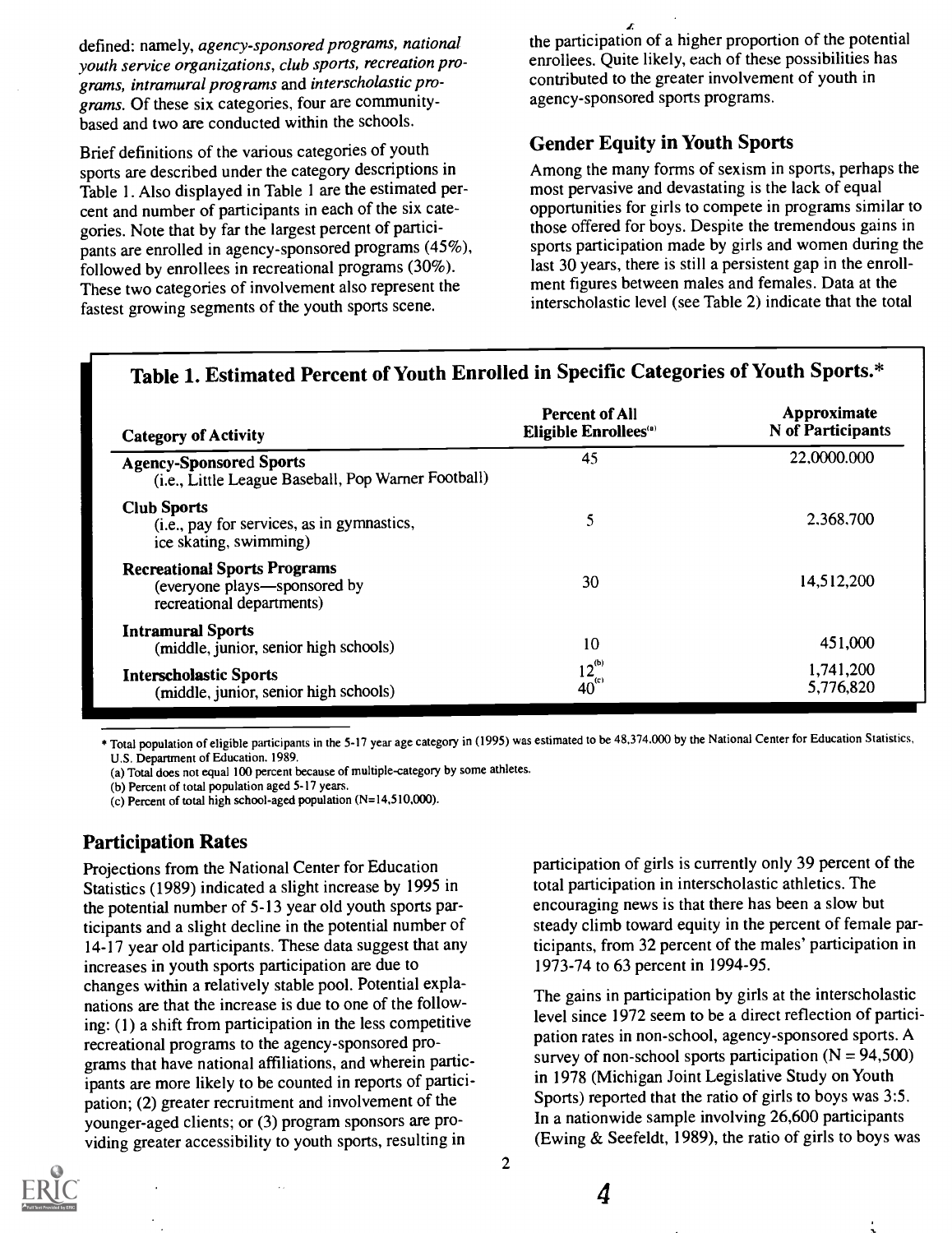|         | Table 2. Athletics Participation Survey, 1994-95* |         |                          |              |                                 |  |  |
|---------|---------------------------------------------------|---------|--------------------------|--------------|---------------------------------|--|--|
| Year    | <b>Boy Participants</b>                           | Year    | <b>Girl Participants</b> | <b>Total</b> | Percent of<br><b>Boys Total</b> |  |  |
| 1971-72 | 3,666,917                                         | 1971-72 | 294,015                  | 3,960,932    |                                 |  |  |
| 1972-73 | 3,770.621                                         | 1972-73 | 817,073                  | 4,587,694    | $\overline{2}$                  |  |  |
| 1973-74 | 4,070,125                                         | 1973-74 | 1,300,169                | 5,370,294    | 32                              |  |  |
| 1975-76 | 4,109,021                                         | 1975-76 | 1,645,039                | 5,754,060    | 40                              |  |  |
| 1977-78 | 4,367,442                                         | 1977-78 | 2,083,040                | 6,450,482    | 48                              |  |  |
| 1978-79 | 3,709,512                                         | 1978-79 | 1,854,400                | 5,563,912    | 50                              |  |  |
| 1979-80 | 3,517,829                                         | 1979-80 | 1,750,264                | 5,268,093    | 50                              |  |  |
| 1980-81 | 3,503,124                                         | 1980-81 | 1,853,789                | 5,356,913    | 53                              |  |  |
| 1981-82 | 3,409,081                                         | 1981-82 | 1,810,671                | 5,219,752    | 53                              |  |  |
| 1982-83 | 3,355,558                                         | 1982-83 | 1,779,972                | 5,135,530    | 53                              |  |  |
| 1983-84 | 3,303,599                                         | 1983-84 | 1,747,346                | 5,050,945    | 53                              |  |  |
| 1984-85 | 3,354,284                                         | 1984-85 | 1,757,884                | 5,112,168    | 52                              |  |  |
| 1985-86 | 3,344,275                                         | 1985-86 | 1,807,121                | 5,151,396    | 54                              |  |  |
| 1986-87 | 3,364,082                                         | 1986-87 | 1,836,356                | 5,200,438    | 55                              |  |  |
| 1987-88 | 3,425,777                                         | 1987-88 | 1,849,684                | 5,275,461    | 54                              |  |  |
| 1988-89 | 3,416.844                                         | 1988-89 | 1,839,352                | 5,256,196    | 54                              |  |  |
| 1989-90 | 3,398,192                                         | 1989-90 | 1,858,659                | 5,256,851    | 55                              |  |  |
| 1990-91 | 3,406,355                                         | 1990-91 | 1,892,316                | 5,298,671    | 56                              |  |  |
| 1991-92 | 3,426,853                                         | 1991-92 | 1,940,801                | 5,367,654    | 57                              |  |  |
| 1992-93 | 3,416,389                                         | 1992-93 | 1,997,489                | 5,413.878    | 58                              |  |  |
| 1993-94 | (a) 3,478,530                                     | 1993-94 | (a) $2,124,755$          | 5,603,285    | 61                              |  |  |
| 1994-95 | 693,536,359                                       | 1994-95 | $^{(b)}2,240,461$        | 5,776,820    | 63                              |  |  |

Source: National Federation of State High School Associations. Kansas City, MO, 1995.

(a)Total does not include 11,698 participants in coeducational sports. (b)Total does not include 17,609 participants in coeducational sports

also 3:5. Some of the disparity in participation is attributable to a later entry of girls into organized sports. The average age for initial participation on an organized sports team for boys was age eight. while the mean age of entry for girls was age 10. Moreover, the dropout rate of girls at younger ages was higher than that of boys. especially when co-ed composition of teams was mandated.

The greatest disparity in the youth sports scene is in the ratio of women to men who coach these young athletes. In 1978 (Michigan Joint Legislative Study on Youth Sports), the female-to-male ratio of coaches in Michigan was 1:9. Although figures for the gender of coaches in agency-sponsored sports are not available at the national level, there is no reason to believe that this is a local occurrence. At the interscholastic and intercollegiate levels, where the motto once was "women coaches for girls' and women's sports," the percent of women who coach girls' sports has dropped dramatically from 90 percent in 1972 to 50 percent in 1987 (Women's Sports Foundation, 1989). These data indicate that the lack of women coaches to serve as role models, counselors and mentors of young girls in sports may be a subtle but formidable barrier to the entry and ed participation of girls in organized sports.



## BEST COPY AVAILABLE

## Other Barriers to Participation

## Restricted Sports Offerings

The suggestion that barriers to participation in youth sports constitute a national dilemma may seem like a paradox to the casual observer of the national scene. Newspapers, journals, radio and television constantly remind us of America's obsession with sports. However, closer scrutiny reveals that sports in America represent a highly exclusionary process, with only the elite performers accorded a share of the spotlight. The headlines fail to account for the millions of young people who seek to participate or who would continue in organized sports were it not for the restrictions that are inherent in the adult version of highly organized competitive sports for children. In fairness to the several million adults who annually volunteer to coach youth sports, it is only through the efforts of these volunteers that youth sports are able to record their annual record-breaking participation rates.

One aspect of the youth sports scene that is obscured by the impressive enrollment figures are the players known as "drop outs." Those who cease their participation before the season ends, for whatever reason, disappear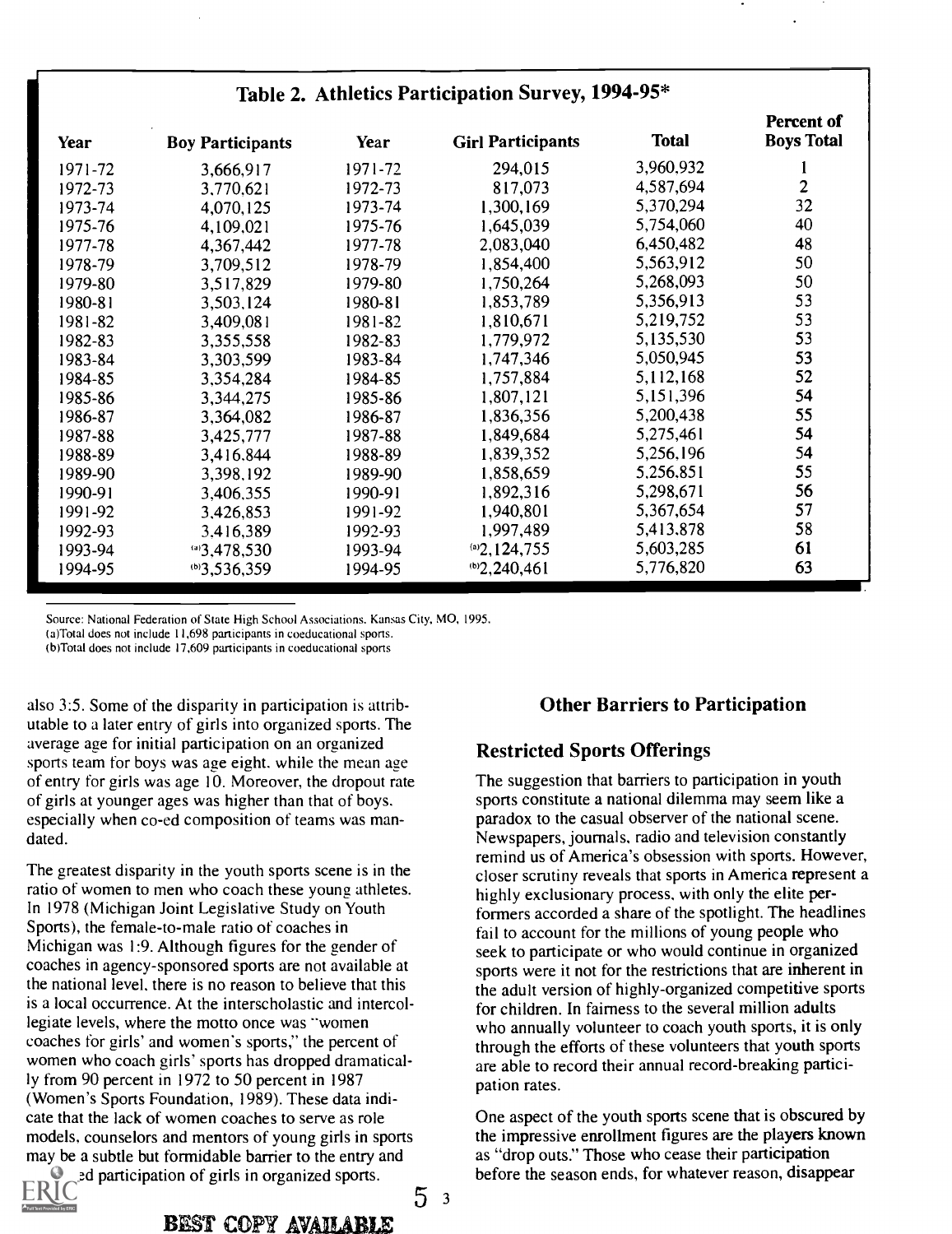from the statistics on youth sports unless someone makes a concerted attempt to determine why they left their specific sports affiliation. Such an investigation was conducted by Ewing and Seefeldt (1989), who determined the percent of individuals who had stopped their enrollment in a specific sports during the previous year. The percent of attrition, by sports, as shown in Table 3, reveals that the attrition was well underway at age 10 and reached its peak at ages 14-15. The highest rates of early drop out occurred in gymnastics and the latest rate occurred in football. These data are cross-sectional in nature and reflect only attrition from a single sports, per student. Data about the athlete's subsequent sports participation after he/she ceased to participate in the sports of reference were not obtained nor did the investigators learn how many other sports were played by the athletes who "dropped out" of the specific sports. aspiration (Carnegie Council on Adolescent Development, 1990; Duda, 1985) throughout the high school years. Paradoxically, the prestige associated with team membership at the interscholastic level may dissuade those who fail to "make the team" from participating in less prominent activities such as intramural or recreational leagues.

## Competence of Volunteer Coaches

Approximately 2.5 million adults annually volunteer their time as coaches of youth sports teams (Martens, 1984). Most of these coaches are adults who leave coaching as soon as their children' cease to be interested or eligible for additional sports competition. Impressive as this volunteer work force is in its dedication to the needs of youth, it is insufficient in magnitude and com-

| Table 3. Percent of Participants, By Age, Who Indicated That They Will Not<br>Play Next Year, a Sports They Played This Year |      |      |      |      |      |      |      |      |     |
|------------------------------------------------------------------------------------------------------------------------------|------|------|------|------|------|------|------|------|-----|
| <b>Sports</b>                                                                                                                | 10   | 11   | 12   | 13   | 14   | 15   | 16   | 17   | 18  |
| Baseball                                                                                                                     | 8.5  | 12.5 | 14.9 | 14.0 | 13.9 | 13.8 | 9.7  | 6.6  | 2.7 |
| <b>Basketball</b>                                                                                                            | 5.0  | 6.8  | 11.5 | 13.8 | 19.4 | 18.6 | 11.5 | 8.3  | 3.3 |
| Football                                                                                                                     | 3.3  | 8.1  | 9.6  | 12.1 | 14.8 | 17.7 | 13.4 | 13.3 | 5.6 |
| <b>Gymnastics</b>                                                                                                            | 10.6 | 17.1 | 17.1 | 15.0 | 13.2 | 11.9 | 5.7  | 3.9  | 1.7 |
| Softball                                                                                                                     | 6.3  | 11.1 | 13.5 | 12.5 | 15.8 | 16.9 | 10.0 | 8.2  | 2.7 |
| Swimming                                                                                                                     | 9.7  | 14.7 | 12.8 | 12.1 | 14.1 | 11.3 | 10.9 | 8.3  | 2.5 |
| Tennis                                                                                                                       | 6.0  | 12.0 | 11.6 | 14.6 | 12.3 | 16.0 | 10.5 | 8.8  | 5.3 |
| Volleyball                                                                                                                   | 2.9  | 5.4  | 10.0 | 12.6 | 22.2 | 18.5 | 13.4 | 10.2 | 2.9 |
| Wresting                                                                                                                     | 6.2  | 7.6  | 9.2  | 9.7  | 12.9 | 17.7 | 12.9 | 15.2 | 6.6 |
| Ice Hockey                                                                                                                   | 2.9  | 6.7  | 11.5 | 19.2 | 15.4 | 10.6 | 15.4 | 12.2 | 4.8 |

\*Source: Ewing, W. & Seefeldt, V. (1989). Participation and Attrition in American Youth Sports.

Report to the Sporting Good Manufacturers Association, North Palm Beach, Florida.

Another barrier corroborated by these figures, is that the restrictions of team membership and sports offerings per season at the interscholastic level reduce the total number of participants in youth sports by at least 50 percent from their previous involvement at the pre-interscholastic level. This reduction of sports activity, per capita, is especially apparent in large high schools, where membership in some sports is limited by rules, budget, space and personnel. Thus, smaller schools are likely to have a much higher percent of their student body involved in athletics than the larger schools.

Scrutiny of the events that are associated with enrollments of youth in sports reveals that the organizational structure of sports in the United States-and not a lack of interest on the part of potential enrollees-is primarily responsible for the reduction in participation at age 14 and beyond. Data from several studies reveal that membership on a sports team remains a highly desirable petence to provide the knowledge, skills and supervision required by the estimated 38 million youths whose sports participation depends on volunteer coaches.

There is common agreement that the quality of the youth sports experience depends on the competence of the adult leaders; most specifically, the coach. Thus, educational programs for volunteer coaches would seem to be in demand, but such is not the case. At least four generic programs for coaches exist at the national level and numerous other sports-specific programs are in existence through sports with national-affiliations (Campbell, 1993; Feigley, 1988). Yet, the vast majority of youth sports coaches, estimated to be as high as 90 percent, have no formal education in coaching techniques, first aid, injury prevention or emergency care (Kimiecki, 1988; Milne, 1990; Partlow, 1995; Seefeldt, 1992; Sieget & Newhof, 1992). Clearly, the mandatory education of coaches to meet at least the first level of



Ń,

4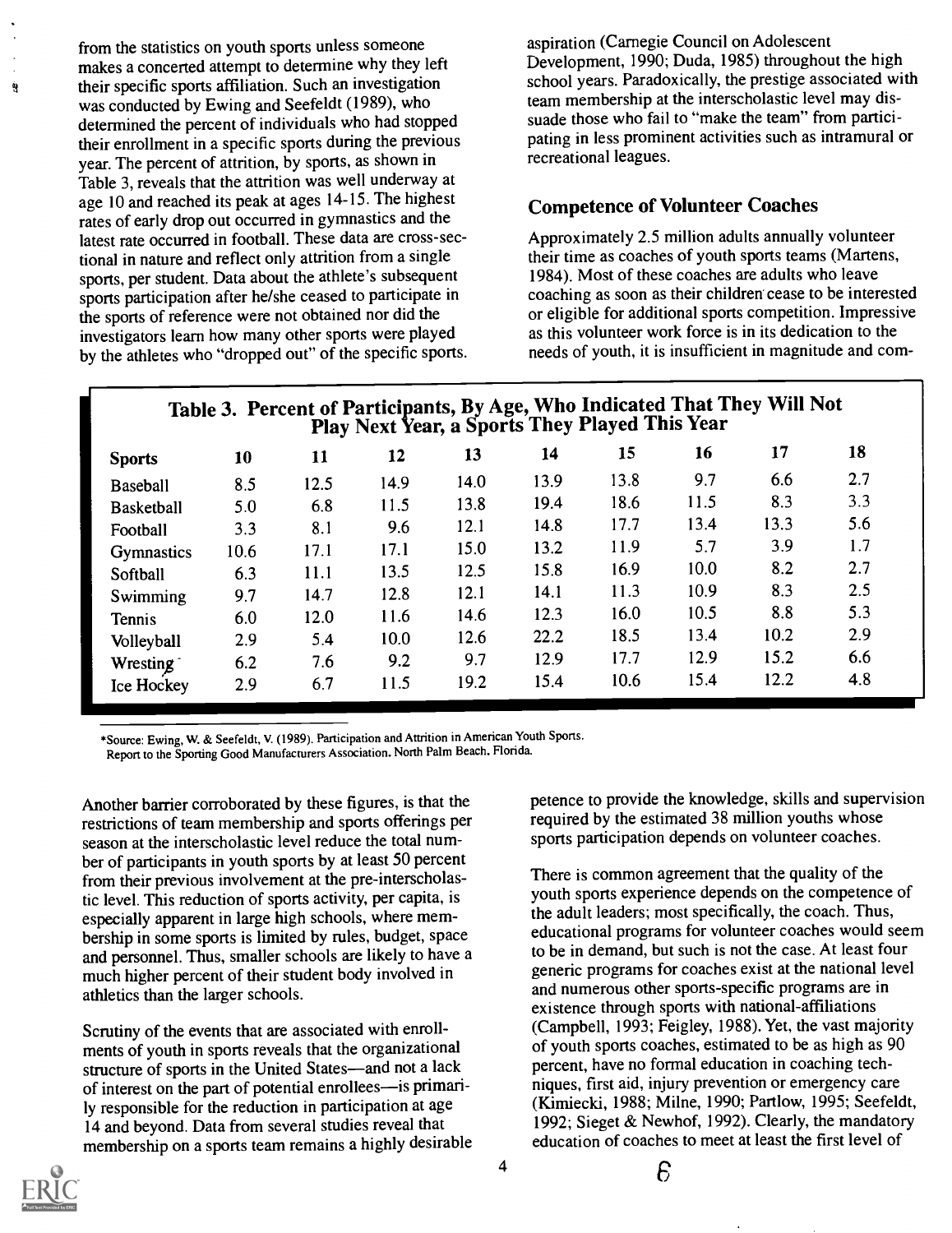competency as stated in the National Standards for Athletic Coaches (National Association for Sports and Physical Education, 1995) will have an immediate, beneficial effect on the sports experiences of millions of children.

## Overzealous Promoters

The problems of overzealous coaches and parents are so prevalent in youth sports that dozens of books and

countless articles have been written to counteract this undue influence. The list of books ranges from teaching coaches and parents how to assess talent (Arnot & Gaines, 1986), to teaching pediatricians about youth sports injuries (Micheli, 1984), to information about the epidemiology of sports injuries (Caine, Caine & Lindner, 1996). In addition, no fewer than 20 position statements (see Table 4) have been issued by professional organizations, addressing precautions that should apply to the sports participation of children and youth.

## Table 4. Pronouncements of Professional Organizations Regarding Youth Sports

| Organization                                                                   | Year | Title                                                                                                           | <b>Purpose/Focus</b>                                                                                                                                                |
|--------------------------------------------------------------------------------|------|-----------------------------------------------------------------------------------------------------------------|---------------------------------------------------------------------------------------------------------------------------------------------------------------------|
| American Academy of Pediatrics                                                 | 1989 | Organized Athletics for<br>Pre-Adolescent Children                                                              | Lists the safeguards that should<br>accompany children's sports.                                                                                                    |
| American Academy of Pediatrics                                                 | 1988 | Recommendations for Participation<br>in Competitive Sports                                                      | Lists medical conditions that would disqualify<br>children from athletic competition.                                                                               |
| American Academy of Pediatrics                                                 | 1983 | Weight Training and Weight Lifting:<br>Information for the Pediatrician                                         | A conservative assessment of the benefits<br>and risks of weight lifting and weight training                                                                        |
| American Academy of Pediatrics                                                 | 1982 | <b>Climatic Heat Stress</b><br>and the Exercising Child                                                         | Documents the special problems of children<br>when exercising in hot-humid environment.                                                                             |
| American Academy of Pediatrics                                                 | 1982 | Risks of Long-Distance Running x<br>for Children                                                                | Provides guidelines for involving children<br>in long-distance running.                                                                                             |
| American Academy of Pediatrics                                                 | 1981 | Competitive Sports for Children<br>of Elementary School Age                                                     | An update of their position statement in 1968.                                                                                                                      |
| American Academy of Pediatrics                                                 | 1981 | <b>Injuries to Young Athletes</b>                                                                               | Presents the special problems of young<br>athletes in competitive sports.                                                                                           |
| American Academy of Pediatrics                                                 | 1973 | Athletic Activities for Children<br>with Skeletal Abnormalities                                                 | Outlines the conditions under which children<br>with specific conditions can and should not<br>be involved in athletics.                                            |
| American College of Sports Medicine 1996                                       |      | <b>Exercise and Fluid Replacement</b>                                                                           | Reviews the effects of dehydration and<br>hydration on human performance.                                                                                           |
| American College of Sports Medicine 1994<br>and American College of Cardiology |      | Recommendations for Determining<br>Eligibility for Competition in Athletes<br>with Cardiovascular Abnormalities | Provides an extensive set of papers that review<br>the various abnormalities and makes<br>recommendations to physicians.                                            |
| American College of Sports Medicine 1993                                       |      | The Prevention of Sports Injuries<br>of Children and Adolescents                                                | Suggests that fifty percent of current injuries<br>could be prevented with proper techniques.                                                                       |
| American College of Sports Medicine 1984                                       |      | The Use of Anabolic-Androgenic<br>Steroids in Sports                                                            | Documents the adverse effects of anabolic x<br>steroidson the human body.                                                                                           |
| American College of Sports Medicine 1982                                       |      | The Use of Alcohol in Sports                                                                                    | Reviews the literature on the influence<br>of alcohol on human performance.                                                                                         |
| American College of Sports Medicine 1979                                       |      | The Participation of the Female Athlete<br>in Long-Distance Running                                             | Documents that female athletes should not be<br>denied opportunities for long-distance running.                                                                     |
| American College of Sports Medicine 1976                                       |      | Weight Loss in Wrestlers                                                                                        | Warns of the dangers of personal health when<br>excessive weight loss is incurred.                                                                                  |
| <b>American Heart Association</b>                                              | 1986 | Coronary Risk Factor Modification<br>in Children: Exercise                                                      | Reviews ways to combat the<br>sedentary lifestyles of children.                                                                                                     |
| <b>American Medical Association</b>                                            | 1975 | Female Athletes                                                                                                 | An early and outdated version of athletic<br>competition for girls and women.                                                                                       |
| <b>International Federation</b><br>of Sports Medicine                          | 1991 | <b>Excessive Physical Training</b><br>in Children and Adolescents                                               | Provides guidelines and examples of activities<br>that are to be avoided in children's training<br>for athletic competition.                                        |
| Michigan Governor's Council on<br>Physical Fitness, Health and Sports          | 1995 | The Importance of Physical Activity<br>for Children and Youth (Pivarnik)                                        | Provides the scientific basis for physical<br>activity in childhood and adolescence;<br>Advocates policies for families, communities,<br>public health and schools. |
| National Strength and<br><b>Conditioning Association</b>                       | 1985 | Prepubescent Strength Training                                                                                  | Documents the benefits and risks of<br>strength training for prepubescent children.<br>Provides guidelines for parents and coaches.                                 |

## BEST COPY AVAILABLE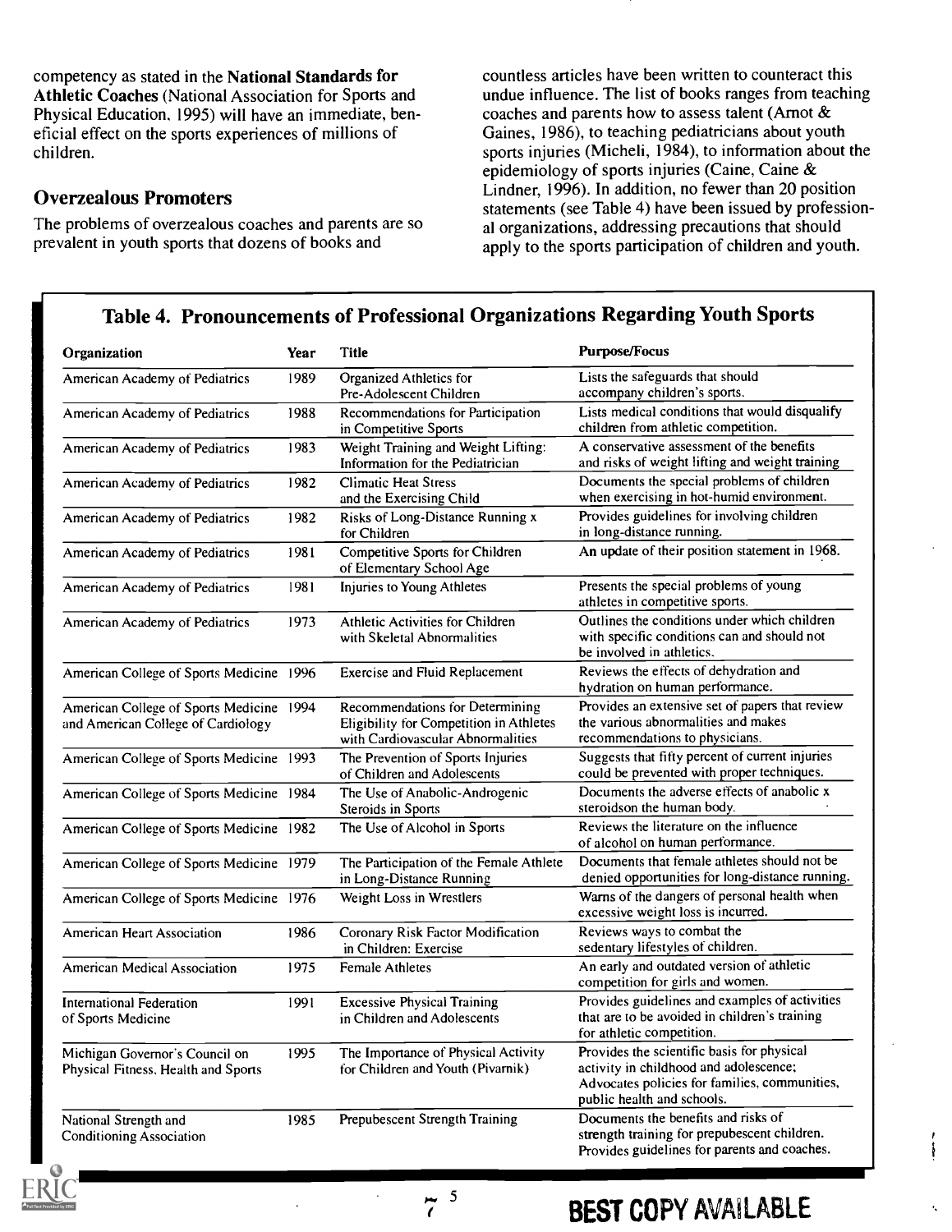The rationale for the increased intensity of training and the extended duration of seasons in youth sports stems from the assumption that optimal performance can only be achieved after prolonged periods of practice. However, the data on burnout (Coakley, 1992; Rowland, 1986; Ward, 1982) and attrition (Burton, 1988; Gould, 1987) support the contention that for almost all of the youthful aspirants, these periods of intensive training have no justifiable physiological, psychological or educational basis (International Federation of Sports Medicine, 1991). Even those who survive these rigorous sessions and go on to Olympic fame may have longlasting physical and psychological consequences resulting from intensive training (Coakley, 1992).

There is common agreement that sports programs for children and youth can enhance motoric, physical and social growth. However, when training sessions become so intensive that they result in social isolation, disempowerment and permanent injuries (Coakley, 1992) then one must question their motives and tactics. Ironically, there are child labor laws in many countries that forbid stereotype work movements and excessive loading (International Federation of Sports Medicine, 1991; Roberts, 1995), but these same restrictions do not apply to children's sports. Fortunately, the numerous position statements by such organizations as the American Academy of Pediatrics (1981a, 1981b, 1982a, 1982b, 1983, 1988, 1989) and the American College of Sports Medicine (1984, 1988, 1993) have provided guidance to parents and promoters of sports for children regarding unacceptable practices. Recommendations designed to obtain desirable outcomes accompany the statements of objectionable practice.

### Benefits of Youth Sports Participation

## Youth Sports and Health

The recent Surgeon General's Report on Physical Activity and Health (1996) clearly documents the benefits of regular physical activity to the health of adults and youth alike. Because sports is a major type of activity in which youth are involved, it can be considered a viable method of promoting good health. Sports that are considered to be "lifetime" in nature are especially important in meeting national health objectives. In March of 1997 the Centers for Disease Control and Prevention (CDC) published "Guidelines for Schools and Communities for promoting Lifelong Physical Activity." The guidelines note the benefits of regular physical activity in childhood and adolescence: improves strength and endurance, helps build healthy bones and muscles, helps control weight, reduces anxiety and stress, increases self-esteem, and may improve blood pressure and cholesterol levels. The guidelines also indicate that community sports and recreation pro-

gram coordinators can help increase physical activity among youth in a variety of ways including providing a "mix of competitive team and non competitive, lifelong fitness and recreational activities," increase public facilities, and insure coaches are competent.

Though youth sports programs can provide a role in increasing physical activity and in contributing to the health of youth, others have to be involved. The CDC guidelines suggest roles for groups other than sports programs. Parents, school administrators, teachers, coaches and the general public all can play a role. Prominent in the report is the role of physical education in the promotion of active lifestyles among children and adolescents. While the numbers of youth involved in sports are relatively constant, the same cannot be said for school physical education programs. Physical education programs are being eroded or eliminated to make room for curricular offerings that are deemed to be more useful especially for high school students—a level at which participation is especially low compared to other age levels (Seefeldt, 1996). Although many parents regard youth sports as a suitable substitute for physical education classes, there are major differences in offerings, instruction, outcomes, and inclusion of participants. Ideally, the physical education programs should provide the basis of fundamental movement skills, appropriate physical activity behavioral development and physical fitness attributes so students can pursue a wide variety of physical interests, including various sports.

Lack of a motor basis from which to compete successfully with peers in organized sports relegates all but the motorically gifted and physically fit aspirants to the sidelines (Pivarnik, 1995; Tyler, 1991). If the discretionary time of young individuals is not devoted to positive skill-building activities, including the abilities to participate in the games, dances and sports of one's culture, then the potential for involvement in numerous socially-unacceptable behaviors is increased (Farrell, 1990; Hechinger, 1992; Robbins, 1991; Takanishi, 1993). The inability or unwillingness of adults to provide for constructive experiences in sports during the leisure hours of youth looms as a formidable barrier, but it must be addressed in order to provide a more positive environment for.children to learn the skills of a diverse society (Seefeldt, 1995).

Youth sports can play a significant public health role, as a provider of physical activity for children and adolescents alike. However, as noted above, youth sports cannot be the sole contributor to this effort. It will take the efforts of many programs including regular school physical education programs if all youth are to benefit from the health benefits that regular physical activity can provide.



Ą

6

 $\mathcal{S}_{0}$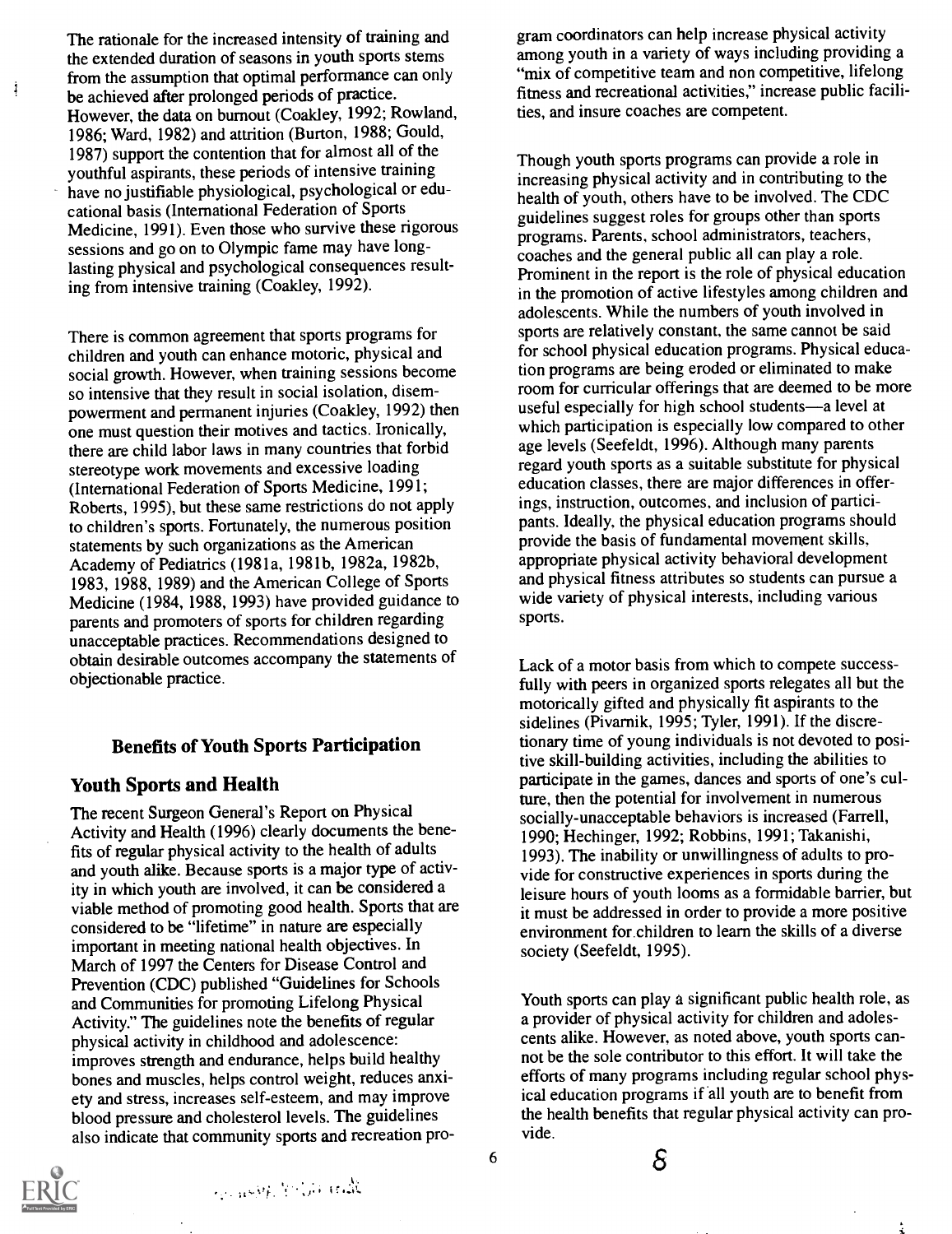## Sports and Social Development

Sports can provide excellent educational opportunities for social development because many of the social and moral requirements for participation in sports are parallels to how individuals must function in a law-abiding society. Because sports are so highly valued in the American culture, many parents believe that children should be exposed to organized sports at an early age. Participation in sports alone does not result in the development, of positive social and emotional characteristics. The positive development of youth in organized sports can only be derived through sports experiences that foster positive experiences and minimize negative experiences.

Psychological readiness for competition occurs when children have the desire to compare skills with others and thereby acquire information about themselves, which is a primary attraction of sports participation for youngsters (Passer, 1988; Roberts, 1980). A second aspect of psychological readiness occurs when a child reaches a level of cognitive maturity that allows her or him to understand the competitive process (Passer, 1988). Understanding the competitive process entails an appreciation of the social nature of competition, particularly with regard to the cooperative and strategic aspects of sports and an awareness of the nature of individual roles within a cooperating group (Brustad, 1993). Coakley (1986) stated that children are generally attracted by the excitement of sports before they have developed a mature conception of sports.

With respect to the readiness to compare skills with others, children do not generally begin to actively compare their abilities with others until they are at least 5 or 6 years old. However, until the age of 8 or 9, children lack the cognitive ability to use information about an experience to make sophisticated comparisons. Until the age of 8 or 9, children tend to rely on objective outcomes, such as winning or losing, and upon adult feedback to provide them with information about personal ability in sports (Horn & Hasbrook, 1986, 1987; Horn & Weiss, 1991). Research also indicates that prior to adolescence, there is only a very weak correlation between children's perceptions of competence and their actual competence as assessed by teachers or coaches (Horn & Weiss, 1991: Nicholls, 1978).

Psychological readiness also involves the mature conception of the social nature of competition. Coakley (1986) argued that children couldn't fully benefit from competitive situations until they have the capacity to understand their roles in relation to the roles of others within this context. Selman (1971, 1976) suggested that it is not until the age of 8 to 10 years that children devel-

 $\bullet$  iecessary role-taking abilities to allow them to



understand another person's point of view. This ability to understand another's point of view is necessary for one to cooperate effectively with others.

Premature sports involvement may result in undesirable emotional consequences for children. The limited capacity of children to develop accurate conceptions of ability may result in inappropriate aspirations and achievement goals (Passer, 1988). When expectations for performance are too high, children are likely to experience frustration, discouragement and low selfesteem (Brustad, 1993). Roberts (1980) contended that children are not able to develop realistic achievement goals until they can make appropriate attributions for outcomes. A mature attributional capacity will not be present until children can differentiate between ability, task difficulty and effort in influencing performance.

## Youth Sports and Moral Development

Whether participation in sports contributes to moral development remains unresolved. Shields and Bredemeier (1995) suggested that the physical behaviors of sports are not in themselves moral or immoral. In addition, the experiences that children have in sports are far from uniform. The physical act of performing sports skills will not teach moral action. However, the potential does exist to enhance moral development through the social interactions associated with involvement in sports. The evidence for and against sports. as contributing to moral development will focus on the areas of delinquency and aggression.

### **Delinquency**

In what has now become a classic work on adolescents, Coleman (1965) wrote that "if it were not for interscholastic athletics or something like it, the rebellion against school, the rate of drop-out, and the delinquency of boys might be far worse than they presently are" (pp. 44-45). Considerable evidence has been presented that sports participants are less likely than non-participants to engage in delinquent behavior (Donnelly, 1981; Hastad, Segrave, Pangrazi, & Peterson, 1984; Melnick, Vanfossen, & Sabo, 1988; Segrave, 1983; Segrave & Hastad, 1982). The negative relationship between sports participation and delinquency tends to be stronger among lower-class youth (Buhrman & Bratton, 1978; Schafer, 1969; Segrave & Chu, 1978) and athletes in minor sports (Segrave & Hastad, 1982). Unfortunately, the reason for this negative correlation is unclear.

Many attempts have been made to try to explain why the negative relationship exists between delinquency and sports involvement. Sports may deter delinquency by encouraging less frequent, shorter or less intense interaction with deviant others (Hastad, et. al., 1984; Segrave & Hastad, 1982). Schafer (1971) proposed that

Å.  $\pm$ 

G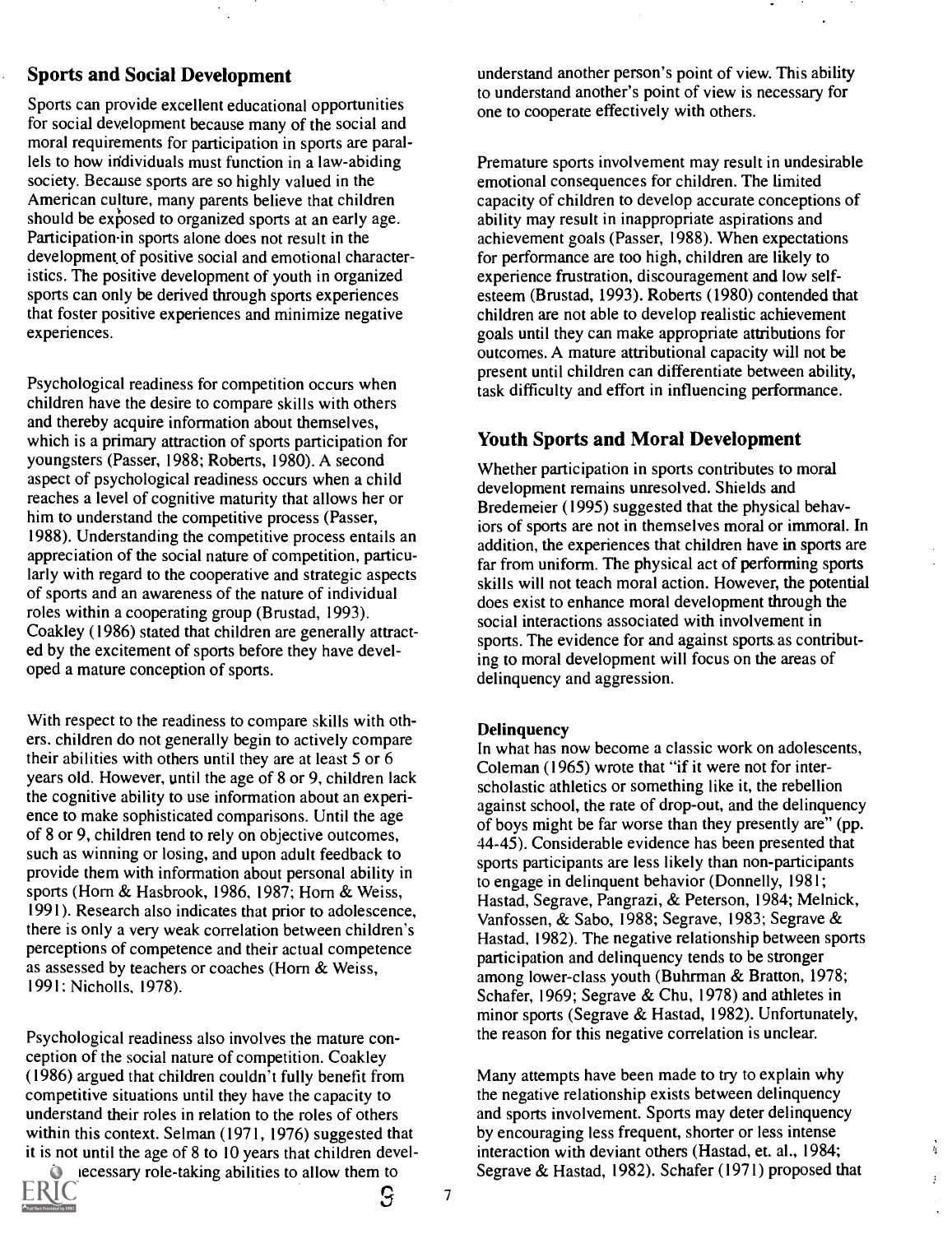the values emphasized in the sports context-such as teamwork, effort and achievement-tend toward conventionality and, therefore, may discourage the legitimization of delinquent behavior. The fact that sports involvement reduces the amount of unstructured time and that sports fosters a belief that hard work can lead to just rewards may also influence the negative relationship.

Being labeled an athlete may contribute to the decrease in delinquency, but not necessarily in a positive way. Purdy and Richard (1983) reported that athletes who engage in the same delinquent behavior as non-athletes may escape the negative label of "delinquent," may be treated less harshly by the courts and may have sufficient alternative positive labels to escape self-labeling as "delinquent."

Participation in sport has been used as a treatment for delinquency with some success. Trulson (1986) matched 34 delinquent teenage boys on age, socio-economic background and test scores on aggression and personality adjustment and then divided the youth into three groups. One group received traditional Tae Kwon Do training, which combined philosophical reflection, meditation and physical practice of the martial arts techniques. The second group received "modern" martial arts training, emphasizing only fighting and self-defense techniques. The third group ran and played basketball and football. These groups met for one hour three times a week for six months. Results revealed that members of the Tae Kwon Do group were classified as normal rather than delinquent, scored below normal on aggression and exhibited less anxiety, increased their self-esteem and improved their social skills. The modern martial arts group scored higher on delinquency and aggression and was less well adjusted than when the experiment began. The traditional sports group showed little change on delinquency and personality measures, but their selfesteem and social skills improved. The findings support the notion that whatever advantages or liabilities are associated with sport involvement, they do not come from sport per se, but from the particular blend of social interactions and physical activities that comprise the totality of the sport experience.

#### Aggression

The debate continues as to whether sports contributes to increased aggression among athletes and spectators or whether sports provides an arena for the release of aggression in a socially acceptable outlet. The debate may actually be a moot one as the incidences and intensity of learned aggression vary considerably between sports, and, within a given sports, from one region of the country to another, and from one level of competition to another (M.D. Smith, 1983). Most of the research supports the notion that aggression in sports is learned.

Two generalizations should be made before discussing the concepts of moral action and aggression. First, male athletes are generally found to be more aggressive than female athletes (Bredemeier, 1984; Silva, 1983; M.D. Smith, 1983). In addition, males tend to express and accept more aggression than females (Hyde, 1986). Again, these data would suggest that aggression in sports, as well as controlling one's aggression, is a learned behavior.

The relationship of moral action to aggression has received very limited attention. The work of Bredemeier and Shields is particularly noteworthy in this area. Bredemeier (1985) reported that athletes with more mature moral reasoning were less approving of aggressive tactics than those with less mature moral reasoning. In addition, athletes with "principled" moral reasoning scores were rated as significantly less aggressive by their coaches (Bredemeier & Shields, 1986). Finally, in a study of sports camp participants, Bredemeier, Weiss, Shields and Cooper (1987) showed children slides of potentially injurious sports acts and asked the children questions designed to reveal their perceptions of legitimacy. Results revealed that children with less mature moral reasoning judged a significantly greater number of aggressive acts to be legitimate than their more mature peers. Bredemeier et. al., concluded that children who perceive an act as injurious are probably more likely to engage in it than children who judge it to be illegitimate. The findings support the notion that aggression is a learned behavior and that if one teaches youth about moral reasoning, one could reduce instances of aggression.

## Youth Sports as a Deterrent to Negative Behavior

Along with the positive outcomes of learning sports skills and enhanced personal characteristics, youth sports can also act as a deterrent to negative behavior. The role of sports as a safe alternate activity to violence and intimidation is gaining interest due to increasing concern with flourishing gang membership. Youth sports, specifically, may be considered a venue for reflecting or shaping society's acceptance or disapproval for violence and aggression. There has been an abundance of research on the causes of aggression and violence in sports. At the heart of the debate is whether sports can offer a socially acceptable arena for aggressive behavior or whether the aggressive nature of sports fosters violent behavior.

Participation in sports by youth is a highly desirable alternative for gang membership. Society's current attention on the destructive nature of youth gang involvement has prompted much research over the past two decades. Historically, conditions for the foundation

8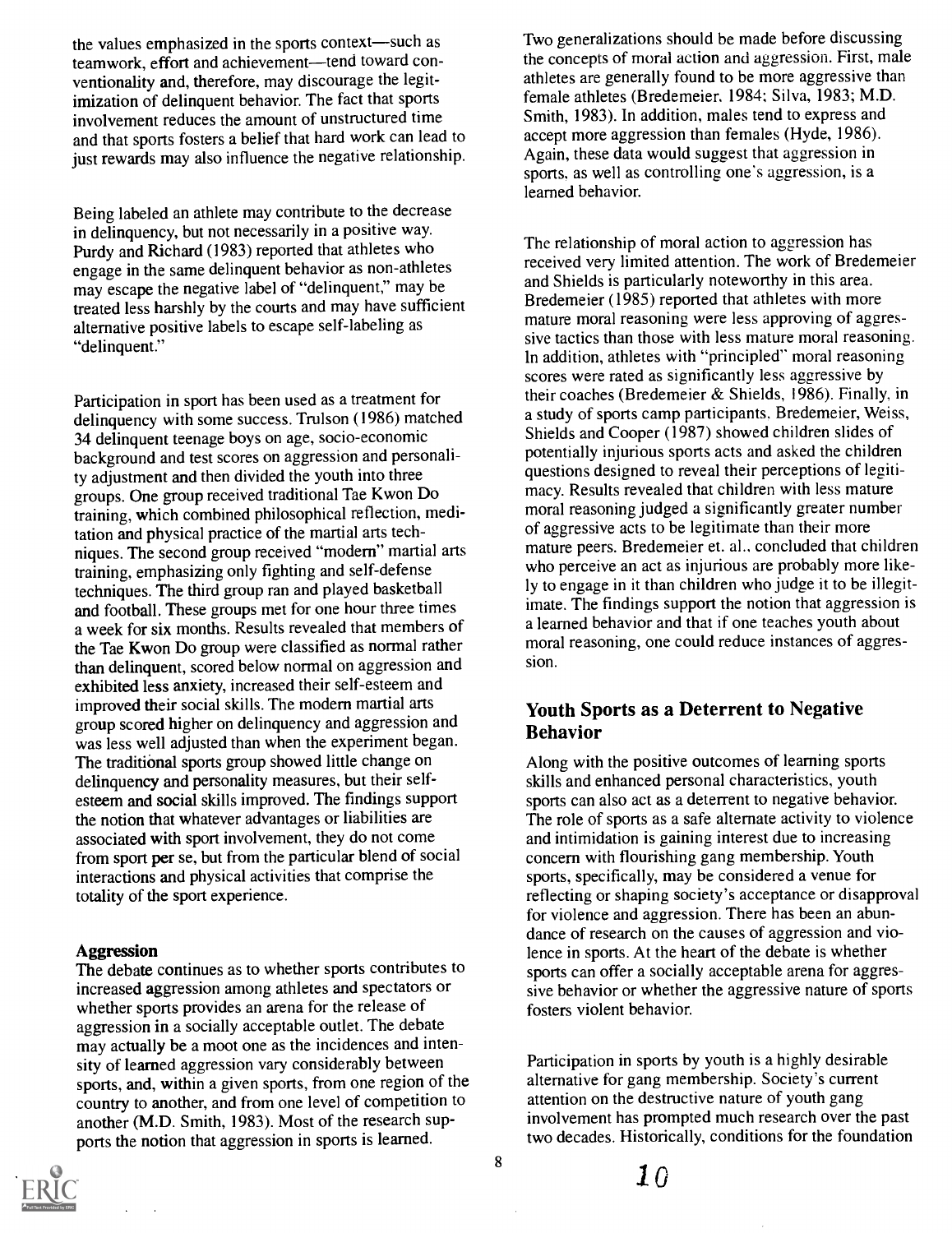of gangs have been familiar to the inner city: poverty, racial division, broken families and high unemployment (Stover, 1986). Current information on gangs has involved the identification of other conditions for gang membership such as age (Parks, 1995) and inter-/intrapersonal conflicts (Curry, 1992). Furthermore, gang activity is no longer isolated in the inner city, but has infiltrated many suburban and rural communities. For example, Los Angeles reported 200,000 gang members in 1991, Chicago spent \$7 million on anti-gang efforts, and gangs have infiltrated Albuquerque, Phoenix and Milwaukee. What is more alarming is that contemporary gangs are more violent than earlier gangs are (Evans, 1995) indicating that the problem is getting worse and more dangerous. Where gangs of the 1960s were more concerned with fist fights over "turf," contemporary gangs are involved in drug trafficking and the use of weapons, including an arsenal of assault rifles.

Reasons identified for initial gang membership include a combination of family, school and personal conflicts as reported by juvenile delinquents (Clark, 1992; Fukada, 1991). Alienation from family and peers included lack of companionship, support or social interaction. Reported problems in school were poor grades and discipline issues. Personal struggles included low selfesteem and self-worth. Furthermore, the lack of a positive role model was a differentiating factor of gang and non-gang members (Wang, 1994) indicating the importance of positive role models in the lives of youth. Nongang members were three times more likely to mention a teacher or parent as a role model. Furthermore, the absence of a role model was the best predictor of gang membership, which corroborates other research suggesting that intrafamilial socialization and parental support are among the most significant determinants of gang membership (Johnstone, 1983).

The reasons for continued membership in a gang have also been well documented. Gang membership provides affiliation, self-worth, companionship and excitement (Clark, 1992). The gang fills a void in a youth's life that was created by the environmental and inter-/intra-personal conflicts discussed above. Once joining a gang, the youth develops a responsibility to the other members, as well as a duty to help the gang prosper. The gang also provides a self-identity or valued role which is reinforced by the group, such as the provider, whose "job" is to obtain money gang use by burglary or drug dealing (Vigil, 1988). No gender or racial discrimination has been shown in gang membership (Fiqueira-McDonough, 1986) dispelling the widely held notion that gangs are comprised largely of African-American males. An increasing number of females, as well as Hispanics, Asians and Caucasians are now involved in

Youth sport participation is a practical substitute for gang membership. Initiation into sports at a young age allows for a positive filling of the void in a youth's life at a critical stage. Early intervention is recommended as a tool to curb delinquent behavior which would most likely continue over a lifetime (Laub, 1994). The highest rate of criminal offenders with chronic anti-social behavior began involvement in crime at an earlier age than offenders with shorter and lower incidence careers. Continued intervention is crucial in the lives of youth who are facing a pivotal choice about whether or not to join a gang. Delinquent behavior by gang members was shown to be lower before and after gang membership, showing the positives for decreasing criminal activity outside of the gang (Thornberry, 1993). The focus has been on prevention and intervention strategies; however, once in a gang, getting out may not be the easiest task to achieve. However, leaving the gang is a consideration of many members (Hochhaus & Sousa, 1988). Peer pressure was identified by current gang members as the most important reason for not leaving a gang. Some members expressed dissonance when asked to take part in stealing, drug dealing or violence, but the peer pressure outweighed the guilt. The desire to leave is the most promising of avenues for youth sports to reach young people who have already joined the gang. Offering an alternate activity that provides the same qualities as gang membership should become part of the recruitment strategy for youth sports.

#### Summary

Within this report, the number of children and adolescents participating in sports, difference in gender among participants, barriers to participation, and many of the benefits of sports participation have been documented. It is clear that participation in youth sports can have many benefits for the individual and for our society in general. It is also clear that sports is a double edge sword in that negative consequences may result if programs are not well run. Proper education of coaches, limiting the influence of overzealous promoters, and paying attention to important guidelines outlined by various professional associations are all factors which can help sports programs have optimal benefits for youth. Based on the information presented in this paper, and our extensive experience working with youth sports programs, some recommendations are proposed in effort to enhance the potential' for youth sports in meeting the needs of ALL youth, regardless of age, gender, ethnicity, or ability.

į

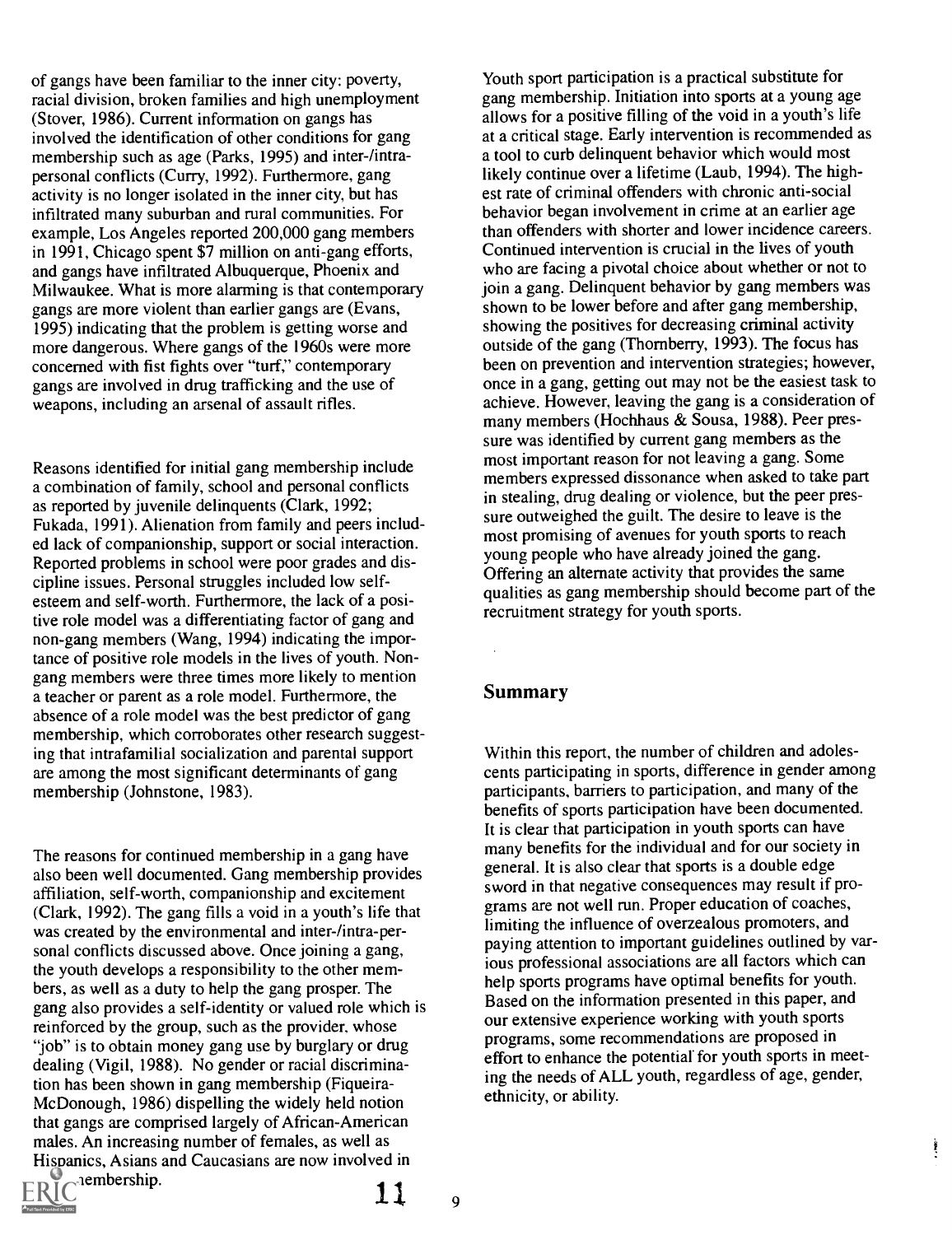## Recommendations

- Children should be exposed to a broad array of sports opportunities during their elementary years.
- When possible, youth should be exposed to sports that have potential for lifetime use.
- Early childhood involvement in sports should emphasize instruction more than competition.
- Sports programs must re-evaluate their programs and institute equitable programs that will meet the needs of all youth.
- Coaches must be encouraged to teach young athletes responsibility, independence and leadership so that they are better prepared for everyday life.
- Sports organizations can provide an alternative to gang membership and violence by providing opportunities for more youth to be involved and thereby benefit from being a member of a pro-social team.
- Sports organizations should make a commitment to increasing the number of women and minority coaches in youth sports programs.
- Public policy makers must become educated about the significance of youth sports in the non-school lives of

youth. Dedicated revenues for sports programs are an uncommon, but necessary, means to avoid the fluctuations in funding by private and public funders.

- Programs must be designed so that they revitalize communities as partners in the delivery of sports programs.
- Communities must improve the condition and maintenance of facilities and sites so that they are attractive and safe for children and families.
- A broad-based organization that unites the public/private sector of a city should be established to plan, develop, coordinate, maintain and evaluate the municipality's comprehensive youth sports program.
- Sports organizations should provide educational programs for all coaches of youth sports teams.
- Sports organizations should provide education to parents about the roles of parents of youth sports participants, the use of appropriate feedback and the positive and potentially negative aspects of participation in sports.

\*Please Note: The PCPFS Research Digest is now available online at http://www.indiana.edu/~preschal

Please note that the appropriate language for the citation of this resource is: The President's Council on Physical Fitness and Sports Research Digest.

## Members of the President's Council on Physical Fitness and Sports

Florence Griffith Joyner, Rancho Santa Margarita, CA Tom McMillen, Crofton, MD Elizabeth Arendt, M.D., St. Paul, MN Jeff Blatnick, Halfmoon, NY Ralph Boston, Knoxville, TN Don Casey, East Rutherford, NJ

Timothy Finchem, Ponte Vedra Beach, FL Rockne Freitas, Ed.D., Honolulu, HI Zina Garrison-Jackson, Houston, TX Veronica Goldberg, Westfield, NJ Jimmie Heuga, Avon, CO Calvin Hill, Great Falls, VA Jim Kelly, Buffalo, NY Judith Pinero Kieffer, Los Angeles, CA

10

Deborah Slaner Larkin, Pelham, NY Ira Leesfield, Coral Gables, FL Albert Mead III, Atlanta, GA Jack Mills, Columbia, SC Kevin Saunders, Corpus Christi, TX Amber Traysky, Laramie, WY Executive Director-Sandra Perlmutter

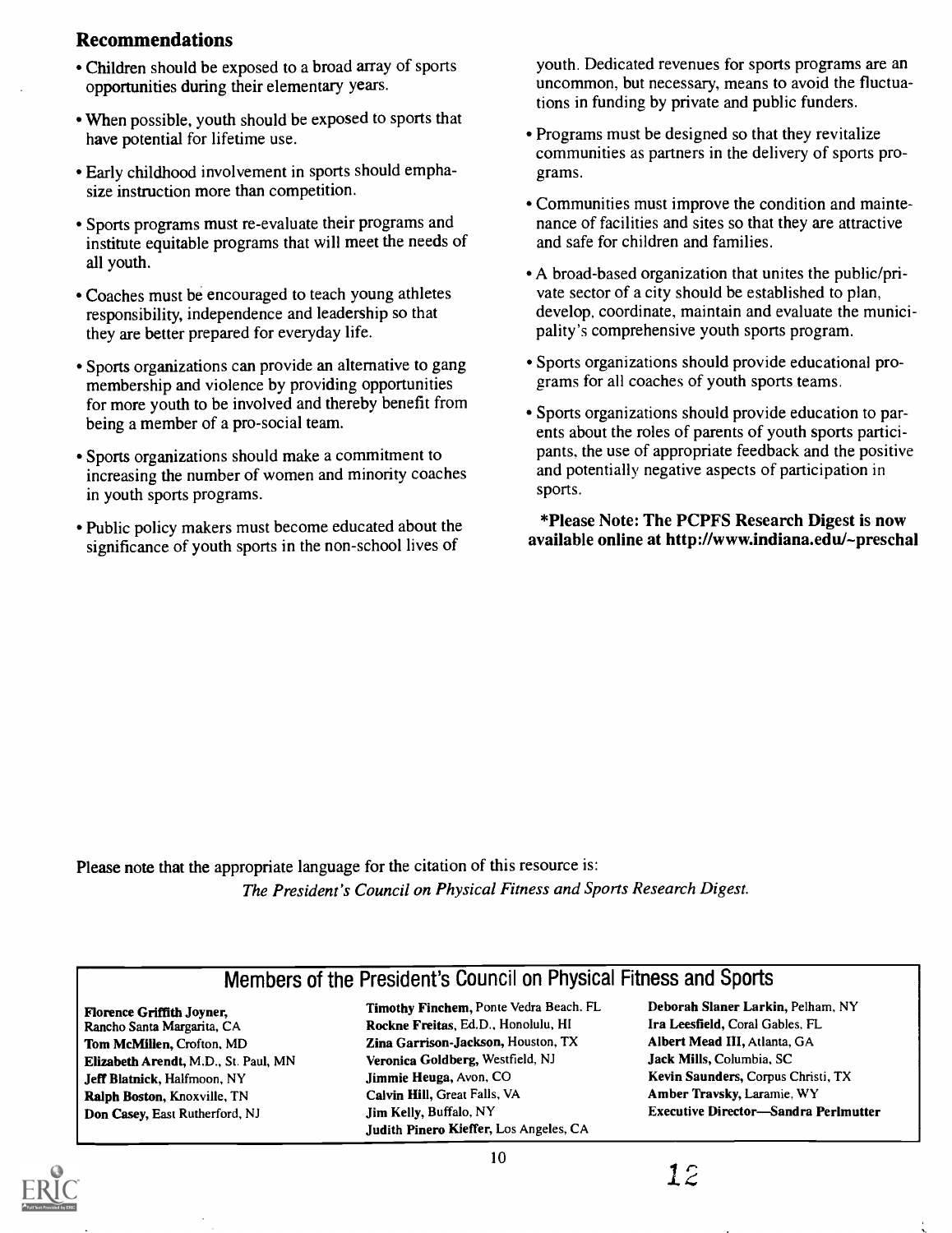# Physical Activity and Fitness **Quote**

"Although sports are not viewed as a panacea for society's ills, sports participation that emphasizes skill-building and socially acceptable responses to personal relations has proven to be a popular aid in the education of youth."

> Vern D. Seefeldt, Ph.D. Martha E. Ewing, Ph.D. Institute for the Study of Youth Sports Michigan State University E. Lansing, MI 48824

> > Please Post

President's Council on Physical Fitness & Sports 200 Independence Avenue, S.W., Washington, DC 20201 (202) 690-9000 FAX (202) 690-5211  $13^{-11}$